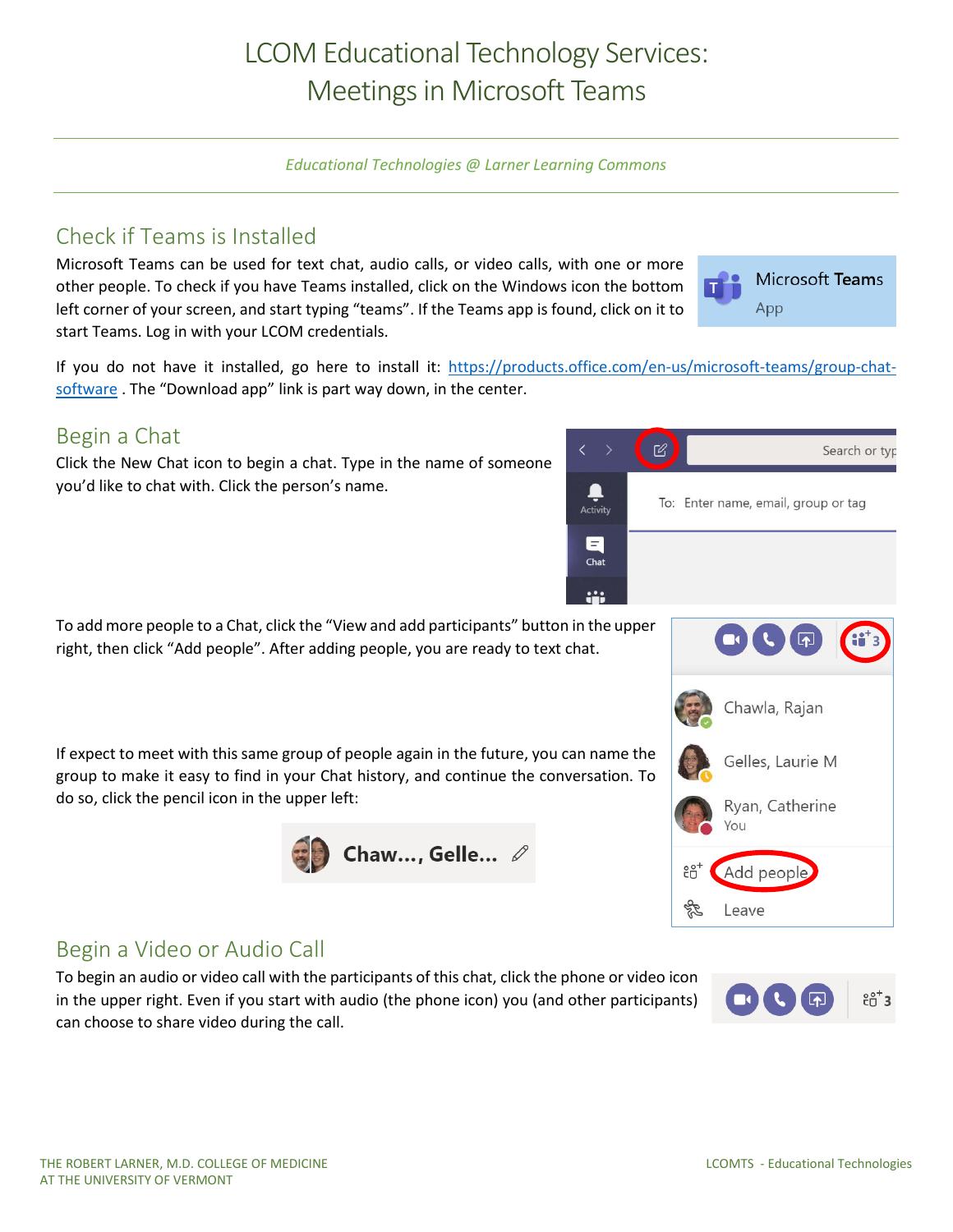Participants will see a pop up where they can accept the incoming call. They should click the center phone icon to connect with just audio, or the left video icon to connect with video.

You should hear each other through your computer speakers or headphones.



If you didn't initially share video of yourself, you can at any time by clicking the video icon. In the image to the right, the line through the icon indicates that I'm not sharing video. The fact that the speaker icon does not have a line through it indicates that I am sharing audio. In a group audio call, you may want to mute your microphone until you have something to say. To do so, click the microphone icon.



To end the call, click the red "hang up" icon.

## Adjusting Audio and Video Options:

If you have more than one microphone and/or more than one speaker, such as both in your laptop and also in a headset or headphones, you may need to specify which one you want to use – the software might not initially use the one you want.

While in a meeting in Teams, click on the 3 dots in දීරි the toolbar: 00:45 Z  $\lbrack \Uparrow \rbrack$ 曰 Then click on "Show device settings"(2) Show device settings Enter full screen 00 Hold  $\stackrel{a}{\longleftrightarrow}$  Transfer eg Consult then transfer Start video with blur :: Keypad A Turn off incoming video 囨 සී 00:45 ⊟